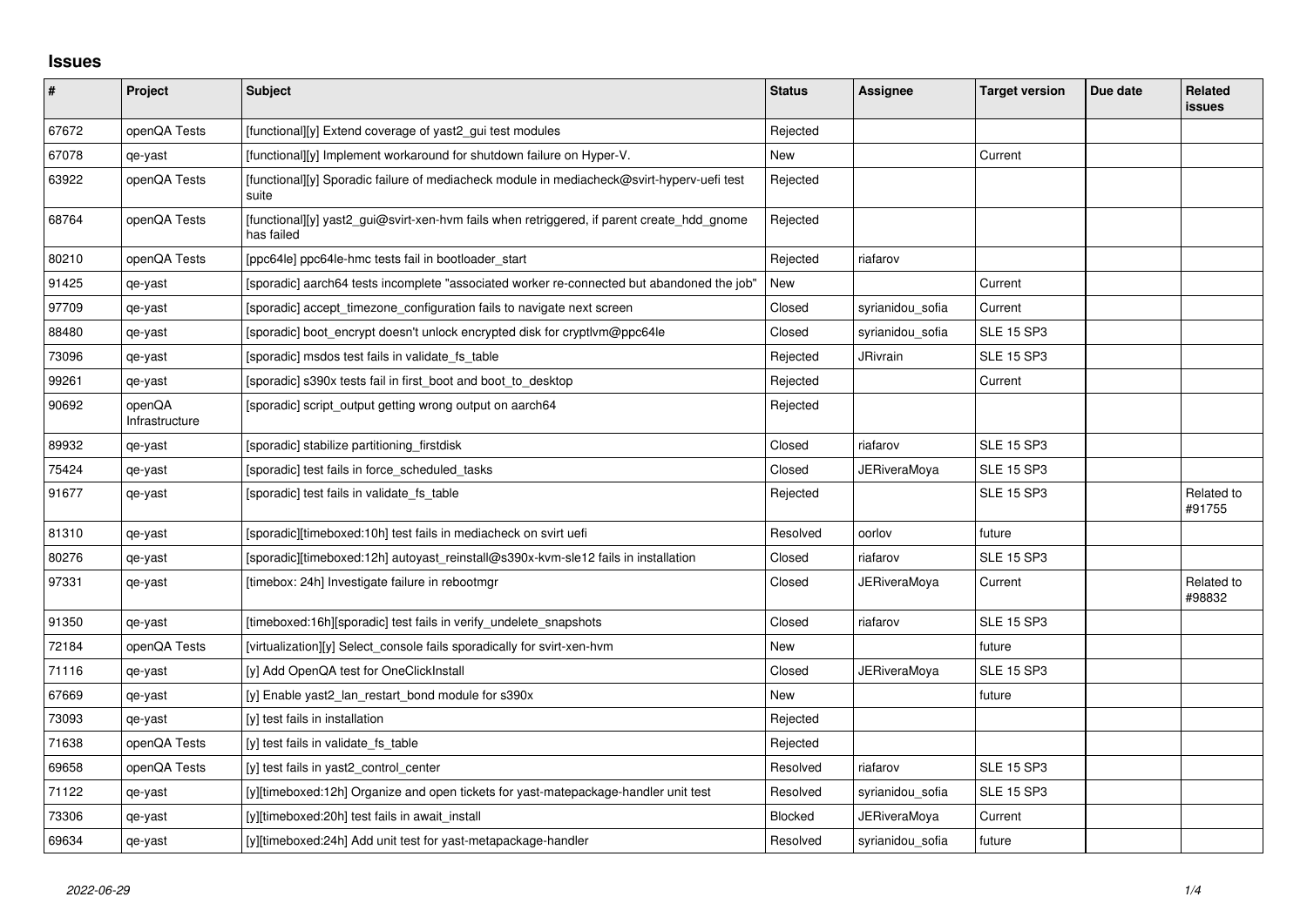| #      | Project        | <b>Subject</b>                                                                     | <b>Status</b> | Assignee            | <b>Target version</b> | Due date | Related<br>issues                                                                                  |
|--------|----------------|------------------------------------------------------------------------------------|---------------|---------------------|-----------------------|----------|----------------------------------------------------------------------------------------------------|
| 69754  | openQA Tests   | [y][u] tests fail in bootloader_start for ppc64le - PowerVM workers not available  | Resolved      | szarate             | <b>SLE 15 SP3</b>     |          | Related to<br>#69406,<br>Related to<br>#68980,<br>Related to<br>#68977, Has<br>duplicate<br>#70474 |
| 97766  | qe-yast        | Adapt the order of activation for ZFCP with client for libyui-rest-api             | Closed        | geor                | Current               |          | Related to<br>#98811                                                                               |
| 80272  | qe-yast        | Adapt yast2_expert_partitioner (before: yast2_storage_ng) in ppc64le to use libyui | Closed        | <b>JERiveraMoya</b> | <b>SLE 15 SP3</b>     |          | Blocked by<br>#80840                                                                               |
| 73474  | qe-yast        | Add more modules to yast2_firstboot                                                | Closed        | JRivrain            | <b>SLE 15 SP3</b>     |          |                                                                                                    |
| 90350  | qe-yast        | Add yast2_system_settings for ncurses                                              | New           |                     | future                |          |                                                                                                    |
| 80212  | qe-yast        | Adjust cryptlvm scenario for the UI changes in the Expert Partitioner              | Rejected      | riafarov            | <b>SLE 15 SP3</b>     |          |                                                                                                    |
| 80216  | qe-yast        | Adjust home_encrypted scenario for the UI changes in the Expert Partitioner        | Resolved      | syrianidou_sofia    | <b>SLE 15 SP3</b>     |          |                                                                                                    |
| 80204  | qe-yast        | Adjust lvm+resize_root scenario for the UI changes in the Expert Partitioner       | Closed        | riafarov            | <b>SLE 15 SP3</b>     |          |                                                                                                    |
| 80206  | qe-yast        | Adjust msdos scenario for the UI changes in the Expert Partitioner                 | Closed        | <b>JRivrain</b>     | <b>SLE 15 SP3</b>     |          |                                                                                                    |
| 62243  | openQA Project | After latest updates, openQA has problematic behavior on Dell Precision 5810       | Resolved      | okurz               | Done                  |          | Related to<br>#62015,<br>Copied to<br>#62567                                                       |
| 95551  | qe-yast        | autologin_yast test fails in first_boot                                            | Closed        | syrianidou_sofia    | Current               |          |                                                                                                    |
| 97325  | qe-yast        | Collect logs in autoyast_reinstall when failing detecting disk after installation  | Closed        | geor                | Current               |          |                                                                                                    |
| 87646  | qe-yast        | Create autoyast test using btrfs quota limit                                       | Closed        | oorlov              | <b>SLE 15 SP3</b>     |          |                                                                                                    |
| 93641  | qe-yast        | Create schedules for opensuse test suites                                          | Closed        | <b>JRivrain</b>     | <b>SLE 15 SP3</b>     |          | Related to<br>#94069,<br>Related to<br>#92479                                                      |
| 93411  | qe-yast        | Create test cases for Language, Keyboard and Product Selection                     | Closed        | syrianidou_sofia    | <b>SLE 15 SP3</b>     |          |                                                                                                    |
| 102074 | qe-yast        | Create test scenario for displaying a custom proposal set during ay installation   | New           |                     | Current               |          |                                                                                                    |
| 92245  | qe-yast        | Create textmode qcow with libyui pre-installed                                     | New           |                     | Current               |          |                                                                                                    |
| 92242  | qe-yast        | Create the conditions for libyui tests on textmode running system                  | Rejected      |                     |                       |          |                                                                                                    |
| 97229  | qe-yast        | Create workaround for s390x polkit unexpected popup                                | Rejected      |                     | Current               |          |                                                                                                    |
| 73471  | qe-yast        | Enable yast2_firstboot in textmode                                                 | Closed        | JRivrain            | <b>SLE 15 SP3</b>     |          |                                                                                                    |
| 95392  | qe-yast        | Expand functionality of prepare_profile module                                     | Closed        | <b>JERiveraMoya</b> | Current               |          |                                                                                                    |
| 80474  | qe-yast        | Implement check for emergency shell in case bootloader is stuck                    | New           |                     | future                |          |                                                                                                    |
| 93029  | qe-yast        | Implement test module for Product selection using LibyuiClient in YaST Job Group   | Closed        | <b>JERiveraMoya</b> | <b>SLE 15 SP3</b>     |          |                                                                                                    |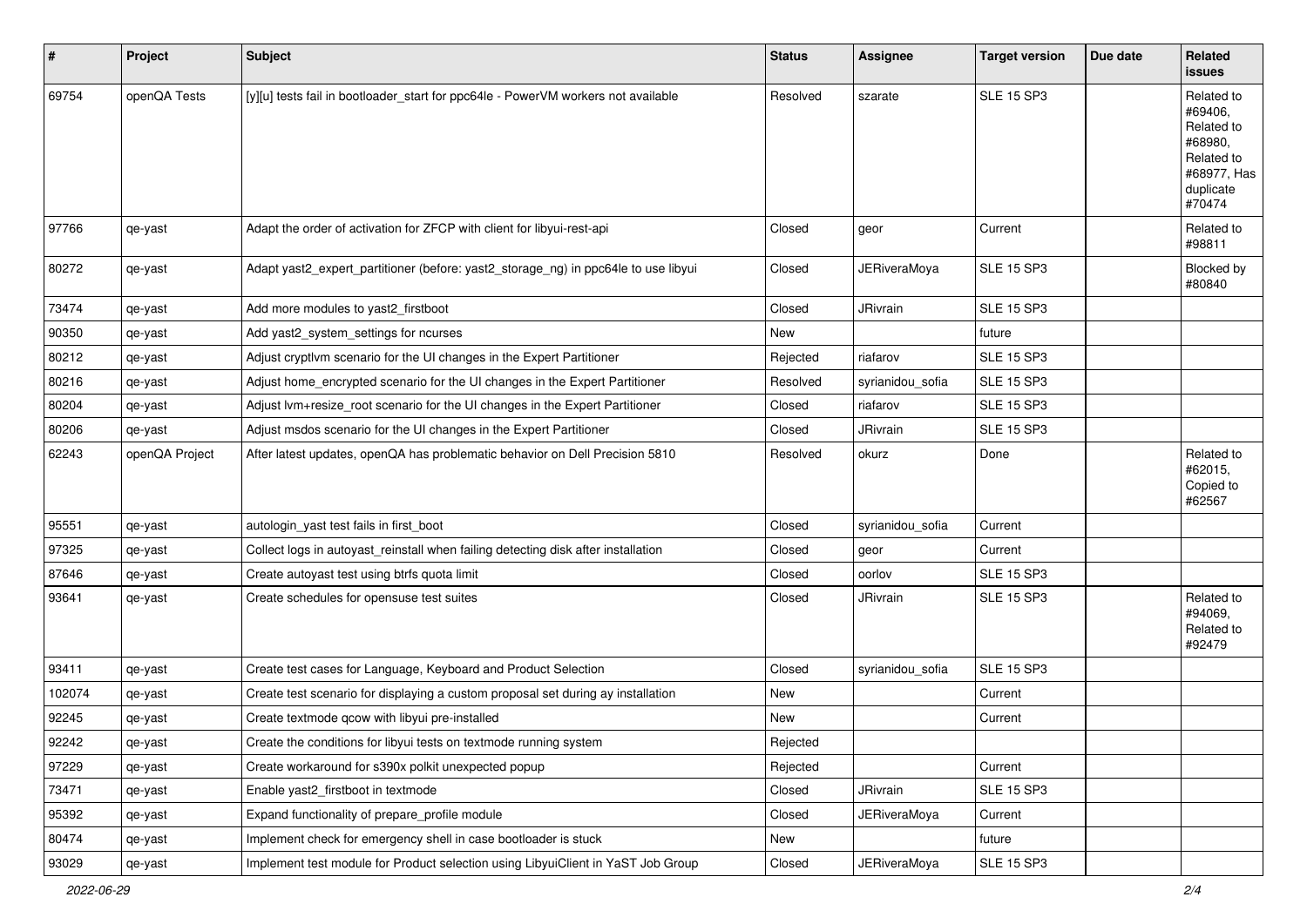| #      | Project        | <b>Subject</b>                                                                                          | <b>Status</b> | Assignee            | <b>Target version</b> | Due date   | <b>Related</b><br>issues |
|--------|----------------|---------------------------------------------------------------------------------------------------------|---------------|---------------------|-----------------------|------------|--------------------------|
| 102638 | qe-yast        | Investigate black screen between lockscreen                                                             | Closed        | dzedro              | Current               |            |                          |
| 91830  | qe-yast        | Investigate if a change of DH version for TLS negotiation can fix 'remote_controller' module            | Resolved      | oorlov              | <b>SLE 15 SP3</b>     |            |                          |
| 99063  | qe-yast        | Investigate which functions from older OOP installation framework are used in libyui                    | New           |                     | Current               |            |                          |
| 73642  | qe-yast        | Modify allmodules+allpatterns+registration test suite                                                   | Closed        | riafarov            | <b>SLE 15 SP3</b>     |            | Related to<br>#73645     |
| 73477  | qe-yast        | Modify firstboot configuration for yast2_firstboot_custom                                               | Closed        | JRivrain            | <b>SLE 15 SP3</b>     |            |                          |
| 87725  | openQA Project | MULTIPATH backend variable doesn't set HDDMODEL for aarch64                                             | New           |                     | future                |            |                          |
| 97760  | qe-yast        | Rewrite workaround for scrolling for bsc#1189550                                                        | Closed        | <b>JERiveraMoya</b> | Current               |            |                          |
| 63460  | openQA Tests   | serial console stopped working on hyperv                                                                | Rejected      | okurz               |                       |            |                          |
| 90851  | qe-yast        | SLE 15 SP3 Release Candidate 2 exploratory testing                                                      | Resolved      | syrianidou_sofia    |                       |            |                          |
| 73363  | qe-yast        | sporadic failure for btrfs_libstorage-ng@64bit-ipmi                                                     | Closed        | riafarov            | <b>SLE 15 SP3</b>     |            |                          |
| 80220  | qe-yast        | test choses wrong product for installation                                                              | Rejected      | riafarov            | <b>SLE 15 SP3</b>     |            |                          |
| 98556  | qe-yast        | test fails in consoletest finish for minimalx Desktop                                                   | New           |                     | Current               |            |                          |
| 99351  | qe-yast        | test fails in firstboot_finish_setup                                                                    | Rejected      |                     | Current               |            |                          |
| 99354  | qe-yast        | test fails in root simple pwd                                                                           | Rejected      |                     | Current               |            |                          |
| 81248  | qe-yast        | test fails in snapshots_small_root on aarch64                                                           | Rejected      | riafarov            | <b>SLE 15 SP3</b>     |            |                          |
| 101370 | qe-yast        | test fails in yast2_firewall due to recent modification the interface zone                              | Blocked       | rainerkoenig        | Current               |            |                          |
| 95542  | qe-yast        | test fails in yast2_kdump                                                                               | Closed        | syrianidou_sofia    | Current               |            |                          |
| 97328  | qe-yast        | test fails in yast2_lan_restart_*                                                                       | Rejected      |                     |                       |            |                          |
| 101163 | qe-yast        | test fails in yast2_lan_restart_vlan                                                                    | Rejected      |                     | Current               |            |                          |
| 97319  | qe-yast        | tests fail for ppc installation at different points                                                     | Closed        | <b>JERiveraMoya</b> | Current               |            |                          |
| 91136  | qe-yast        | Textmode test suite fails for s390x-kvm                                                                 | Rejected      | riafarov            | <b>SLE 15 SP3</b>     |            |                          |
| 76879  | qe-yast        | Unit test for yast2-metapackage-handler OneClickInstall.rb (part I)                                     | Resolved      | syrianidou_sofia    | <b>SLE 15 SP3</b>     |            |                          |
| 76882  | qe-yast        | Unit test for yast2-metapackage-handler OneClickInstall.rb (part II)                                    | Resolved      | syrianidou_sofia    | future                |            |                          |
| 76885  | qe-yast        | Unit test for yast2-metapackage-handler OneClickInstallWorkerFunction.rb (part I)                       | Resolved      | oorlov              | <b>SLE 15 SP3</b>     |            |                          |
| 76888  | qe-yast        | Unit test for yast2-metapackage-handler OneClickInstallWorkerFunction.rb (part II)                      | Closed        | syrianidou sofia    | <b>SLE 15 SP3</b>     |            |                          |
| 93032  | qe-yast        | Use accept_license module with libyui-rest-api in all test suites in YaST, TW and Leap 15<br>Job Groups | Closed        | syrianidou_sofia    | <b>SLE 15 SP3</b>     |            |                          |
| 91130  | qe-yast        | Use libyui for btrfs_libstorage-ng ipmi and zVM                                                         | Closed        | riafarov            | <b>SLE 15 SP3</b>     |            |                          |
| 89494  | qe-yast        | Validate editing partition for mount_by options                                                         | New           |                     | future                |            |                          |
| 102515 | qe-yast        | validate_self_update greps only in /var/log/y2log and misses compressed logs                            | Closed        | <b>JERiveraMoya</b> | Current               |            |                          |
| 69313  | openQA Project | When using refspec for ppc for a particular job, PRODUCTDIR is set wrong                                | Resolved      | Xiaojing_liu        | Ready                 |            |                          |
| 64204  | openQA Tests   | [functional][y] test fails in yast2_lan_restart                                                         | Resolved      | syrianidou_sofia    |                       | 2020-03-10 |                          |